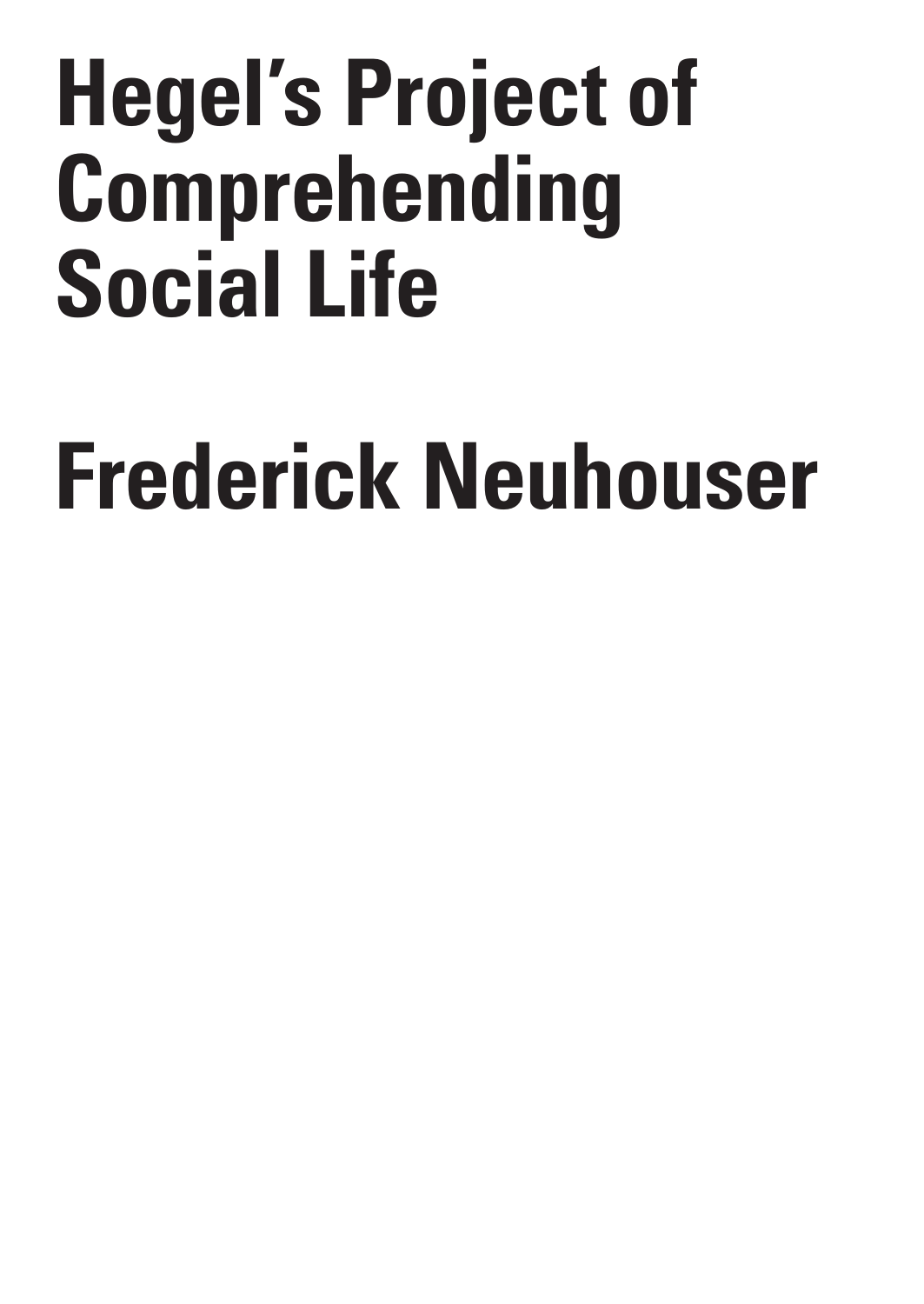**Abstract:** The *Philosophy of Right*'s project of comprehending the social world is, in part, an empirical "science" of existing reality that, because of its thoughtful attention to "what is," has something important to teach us about how social philosophy should be carried on today. Hegel should be understood as a philosopher of the life-world who is motivated by issues of genuinely practical import and whose central undertaking is to comprehend—to disclose via concepts—mundane human life in its diverse facets, including social life. The real-worldly focus of the Philosophy of Right comes into view by examining how the complexity of a single topic within his social philosophy—private property—reflects the various, interwoven roles that social practices play in both the material and spiritual lives of their participants. Indeed, it is the hallmark of a rationally organized society that activities of material reproduction are imbued with spiritual significance, addressing humans' aspirations to realize their freedom and to be recognized by others as beings of value. The first part of the paper explores the extent to which the method of the Philosophy of Right requires empirical engagement with the world, while the second uses the example of property to show how philosophical comprehension proceeds for Hegel and what it must show if private property is to count as "comprehended."

**Keywords:** Hegel, *Philosophy of Right*, property, family, ethical life, philosophical method, spirit (*Geist*), Abstract Right

On the occasion of the two hundredth anniversary of the publication of Hegel's Philosophy of Right it is worth returning once more to this classic text with an eye to discovering how, beyond its indisputable historical value, it might also have something to teach us about how social philosophy should be carried on today. My thought is that there is something about the way in which Hegel's efforts to comprehend (begreifen) the social world relies on and incorporates empirical knowledge of existing social reality, without reducing itself to mere empiricism, that contemporary social philosophers would be well advised to take seriously. Émile Durkheim is one social philosopher who, more than one hundred years ago, profitably appropriated aspects of Hegel's method in social philosophy, and we, too, can benefit by revisiting his insight that understanding the existing world requires a kind of comprehension that is not "pure" but empirically conditioned. In other words, Hegel should be thought of and appropriated as a philosopher of the life-world, motivated by real issues of genuinely practical import. One might even say that his central undertaking is to comprehend to disclose via concepts—mundane human life in its diverse facets, including the realm of objective spirit, or social life.

Hegel is sometimes thought of as an ultra-rationalist philosopher with pretensions to deduce, from pure thought alone, a comprehensive

C R I S I S & C R I T  $\mathbf{I}$ Q U E / Volume 8 Issue 2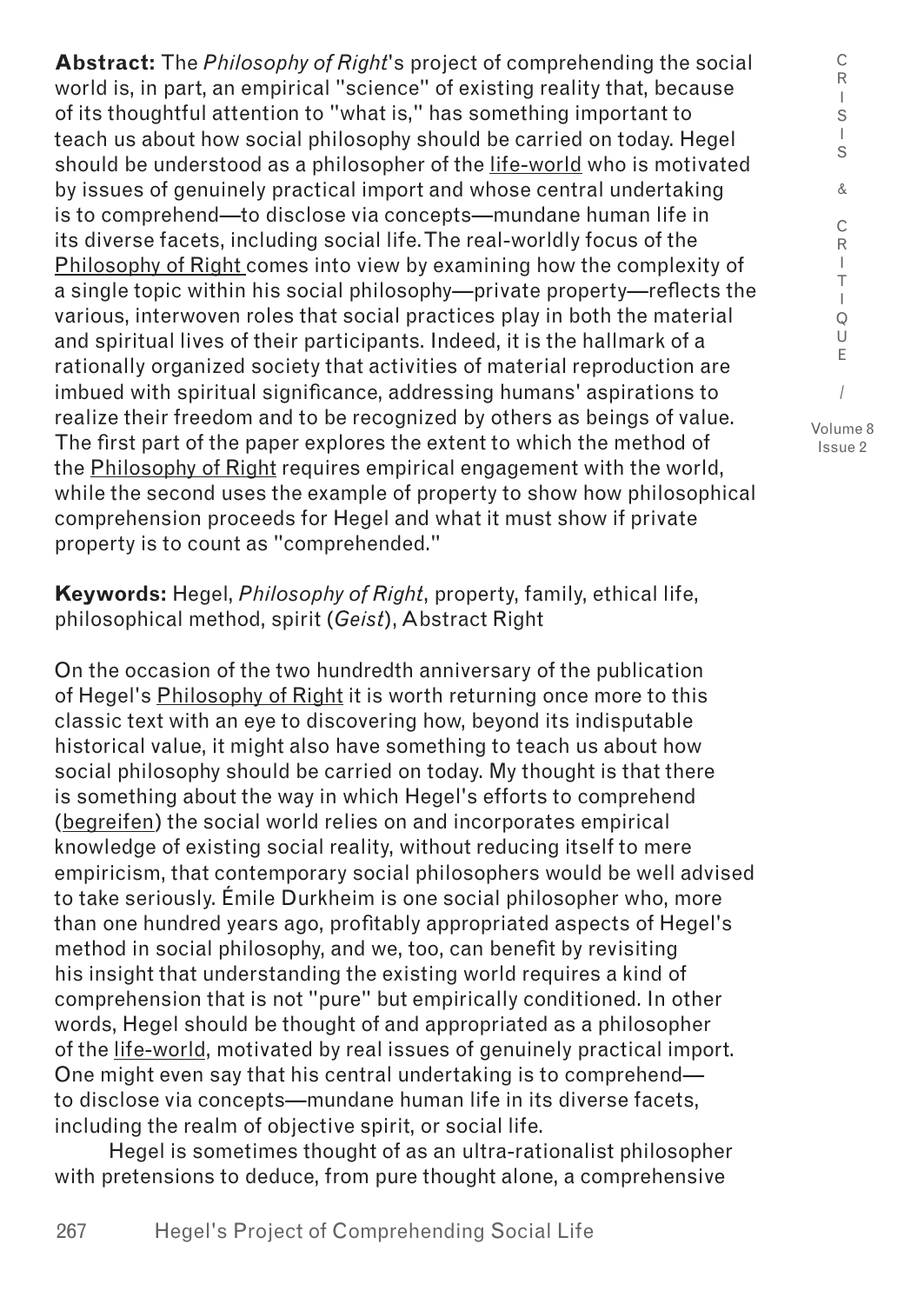system that encompasses reality in all its dimensions. More serious readers of Hegel know that this caricature of his philosophy distorts more than illuminates. The aim of this paper is to reveal the real-worldly focus and sources of the Philosophy of Right by examining how a single topic within his social philosophy—private property—reveals the depth of his engagement with the complexity of the everyday world. One reason Hegel's social thought remains relevant is that the concept of life, in both its biological and spiritual (geistig) meanings, constitutes an ineliminable element of his conception of spirit and of the freedom spiritual beings both aspire to and, according to Hegel, are able to achieve within the institutions in which they already participate.

Nowhere is this expanded conception of life more evident than in Hegel's conception of ethical life (Sittlichkeit). Although it is clear that ethical life is centrally concerned with human needs that have their basis in humans' biological nature—the reproduction of the species in the family, the production of the necessary means of life in civil society, and the coordination of these two spheres by the state—it is equally clear that such needs also take on deep spiritual dimensions within a rationally organized society and, in addition, that ethical life addresses human needs—for recognition, for example—that have little to do with pure nature.

Precisely in the domain of social philosophy, then, there can be no doubt that Hegel is concerned with conceptually disclosing the nature of human life in the world. Indeed, he says this explicitly and in several places: according to the Preface to the Philosophy of Right, the task of philosophy lies in comprehending the present and "what is,"1 where this comprehending consists in "grasping what is present and actual (<u>wirklich</u>)."<sup>2</sup> In the Introduction, moreover, the goal of his philosophy of right is described as "recognizing in the semblance of the temporal and transient the substance that is immanent and the eternal that is present" and finding "in an infinite wealth of forms, appearances, and shapes"—in the "brightly colored outer layer in which consciousness first resides"—the core and "inner pulse" of the rational.<sup>3</sup> Finally and most clearly, philosophy is said to be nothing other than "its time grasped in thoughts."4 It could not be clearer that Hegel's philosophy of right has as its object the empirical life of real human beings.

Since the issue of whether Hegel's social philosophy is motivated by a life-worldly, life-practical interest is relatively easy to settle, I will

2 Hegel 1991, p. 20; 2004, p. 24.

3 Hegel 1991, pp. 20, 21; 2004, pp. 25, 26.

4 Hegel 1991, p. 21; 2004, p. 26.

Issue 2

C R I S

<sup>1</sup> Hegel 1991, p. 21; 2004, p. 26. In some instances I have amended the English translations of quotations from the Philosophy of Right.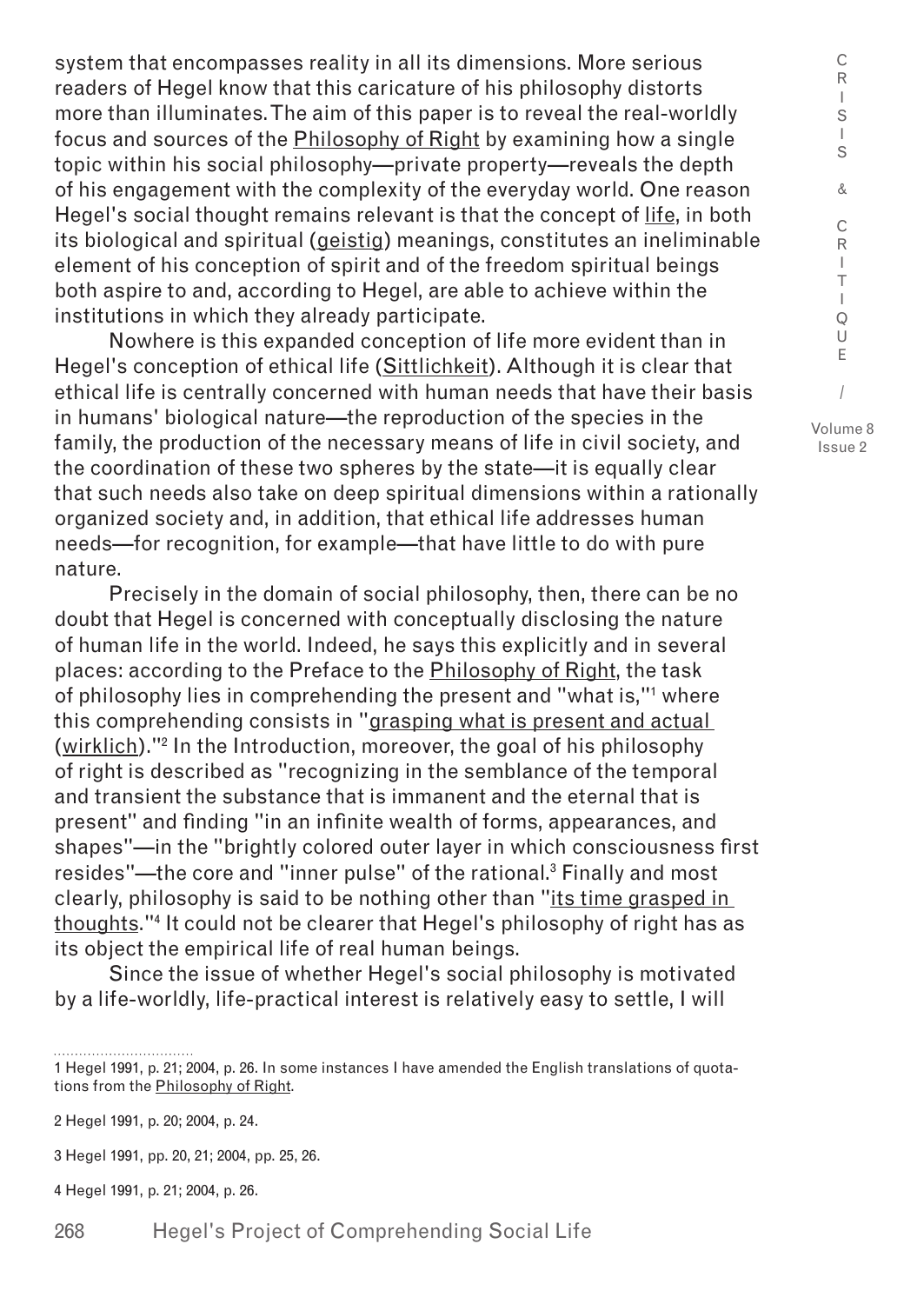focus here on the more interesting question of what it means for Hegel to disclose or comprehend human life in the world. In the first half of the paper, I explore the extent to which the method of the philosophy of right requires engagement with the existing world. In the second, using the example of the institution of private property I show how philosophical comprehension proceeds in Hegel, and what must be shown by it if private property is to count as "comprehended."

There is no question that Hegel's treatment of ethical life aims to be scientific in a strict and systematic sense. It would be absurd to deny the rigorous scientific pretensions of the Philosophy of Right, but it would be equally absurd (although many readers do so) to understand Hegel's science as an undertaking of pure thought, operating exclusively in the realm of pure reason and consisting in nothing but conceptual deductions—as, for instance, the method of his Logic is often understood. Yet even in the most abstract part of the Philosophy of Right—the introduction, where the abstract concept of the free will is articulated—Hegel insists that readers unfamiliar with his whole system can nevertheless follow and appreciate the rigor of the course of his argument since—as far as the starting point of the Philosophy of Right is concerned )the three moments of the abstract concept of the free will)— "it is possible to form an idea (Vorstellen) of them by consulting the selfconsciousness of any individual."<sup>5</sup>Hegel's approach in the <u>Philosophy of</u> Right is that of a speculative science, but, as he emphasizes repeatedly, this method consists in an "<u>immanent</u> progression"<sup>6</sup> that is far from being a mere application of the forms of thought deduced in the Logic to a given material in the domain of the social. This immanent progression mirrors that of the Logic, but in order to comprehend social life philosophically, it is not necessary to appeal to concepts or claims from that part of his system. In other words, those readers of the **Philosophy of Right** who aspire to comprehend its rigorous, necessary progression need no further methodological instruction from preceding parts of the system.

I would like to go even further and claim that Hegel's science of right is in part an empirical science, or, to put the point more cautiously, that it cannot fulfill its task as a science without appeal to experience to the real constitution of the present world. This, too, Hegel affirms explicitly, insofar as he emphasizes the role of empirical representation (Vorstellung) in the Philosophy of Right's argument, for example, in asserting that the conceptual dimension of its method requires "a second thing," namely, a "looking around" in the existing world<sup>7</sup> in order to seek, in this case, social practices that correspond to, or embody, the various

5 Hegel 1991, §4.

6 Hegel 1991, §31.

7 Hegel 1991, §2.

R I S I S & C R I T  $\mathbf{I}$ Q U E / Volume 8

Issue 2

C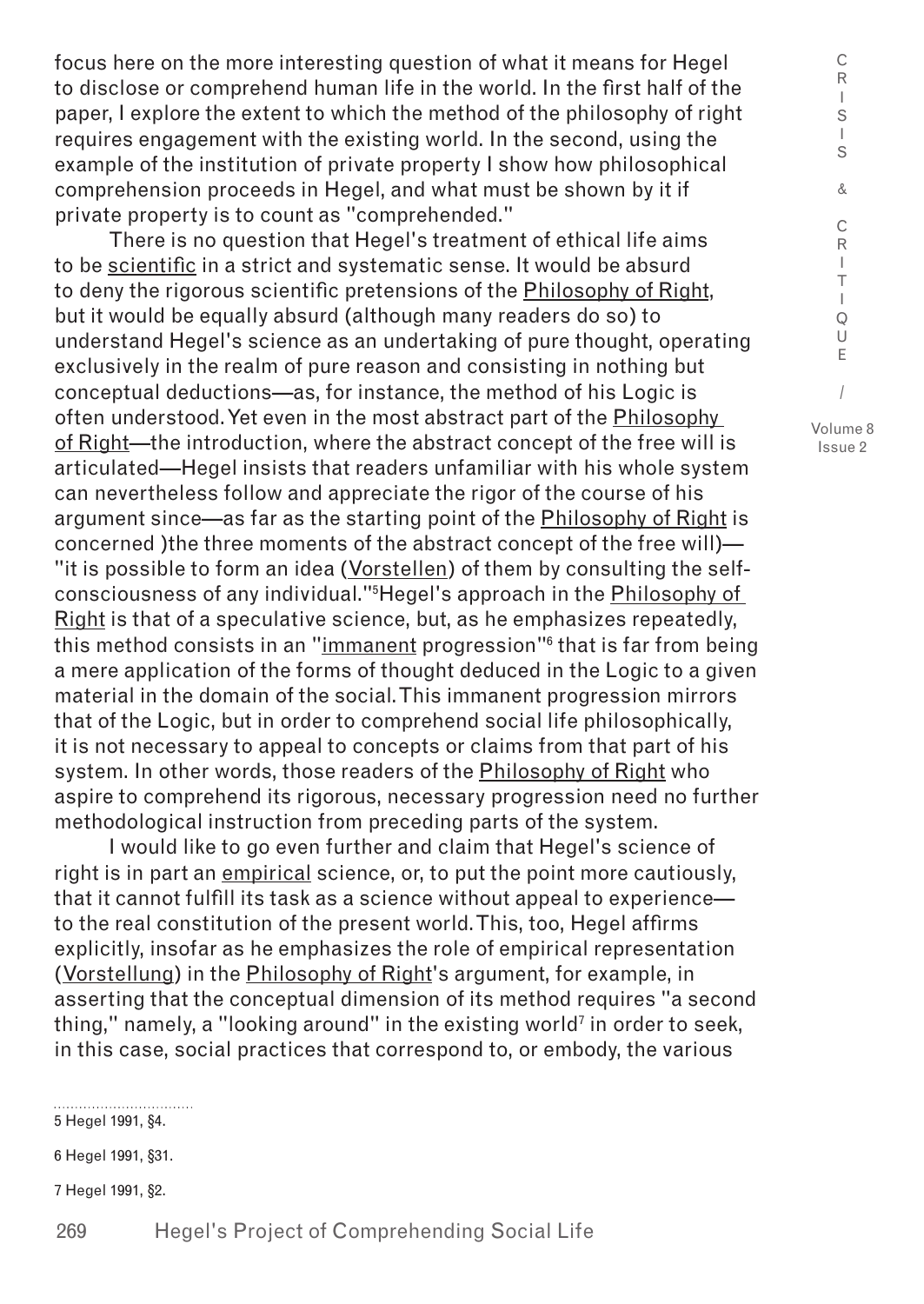configurations of the guiding concept of the philosophy of right (practical freedom). This is one reason that Hegel also claims that philosophy can accomplish its work only once "actuality (Wirklichkeit) has gone through its formative process and attained its completed state."8

That Hegel's social philosophy is concerned with real human life is evident from the fact that its method has two inseparable aspects first, the conceptual development of the Idea of freedom, and second, the finding of freedom-realizing practices in the real world—that stand in a dialectical relation to each other. It would not be entirely mistaken to claim that the method of the Philosophy of Right requires a melding of two perspectives that bears certain similarities to John Rawls's method of reflective equilibrium.9 This feature of its method Hegel calls "raising representation (Vorstellung) to the form of the concept,"10 which he also describes as a process in which a pre-existing content, already rational in itself (an sich) is given a rational form.<sup>11</sup>

I cannot explore in detail here the conceptual development that the concept of freedom undergoes in the course of the Philosophy of Right. This I have tried to do elsewhere.<sup>12</sup> One could, without too much distortion, describe the Philosophy of Right as a hermeneutic endeavor that has much in common with interpretation in general, and not least with interpretation in the aesthetic realm. (One might even think of Kant's conception of reflective judgment as holding the key to understanding the sort of interpretation Hegel takes systematic philosophizing to consist in.) The Philosophy of Right proceeds hermeneutically, attempting to present the initially bewildering diversity of modern European social life as an organic unity whose guiding concept is practical freedom (in its various conceptions). The dialectical aspect of this hermeneutic procedure consists in the fact that a not yet fully determinate concept of freedom guides the apprehension of the real, while, in turn, and precisely through this, this guiding concept gains ever more determinacy.

Describing the unity at issue here as organic is meant to point to an aspect of the method of the Philosophy of Right that differs from Kant's conception of aesthetic interpretation. For to present the social order as rational is to show how its specialized domains perform complementary functions that, working together, realize practical freedom in its various guises. That is, the hallmark of both ethical and purely biological life is the functionally specialized coordination of parts. A living being is for Hegel

8 Hegel 1991, p. 23; 2004, p. 28.

9 Rawls 1999, pp. 18-19, 42-5.

10 Hegel 1991, §2.

11 Hegel 1991, p. 11; 2004, p. 14.

12 Neuhouser 2017, pp. 16-36.

C R I S I S & C R I T I Q U E / Volume 8

Issue 2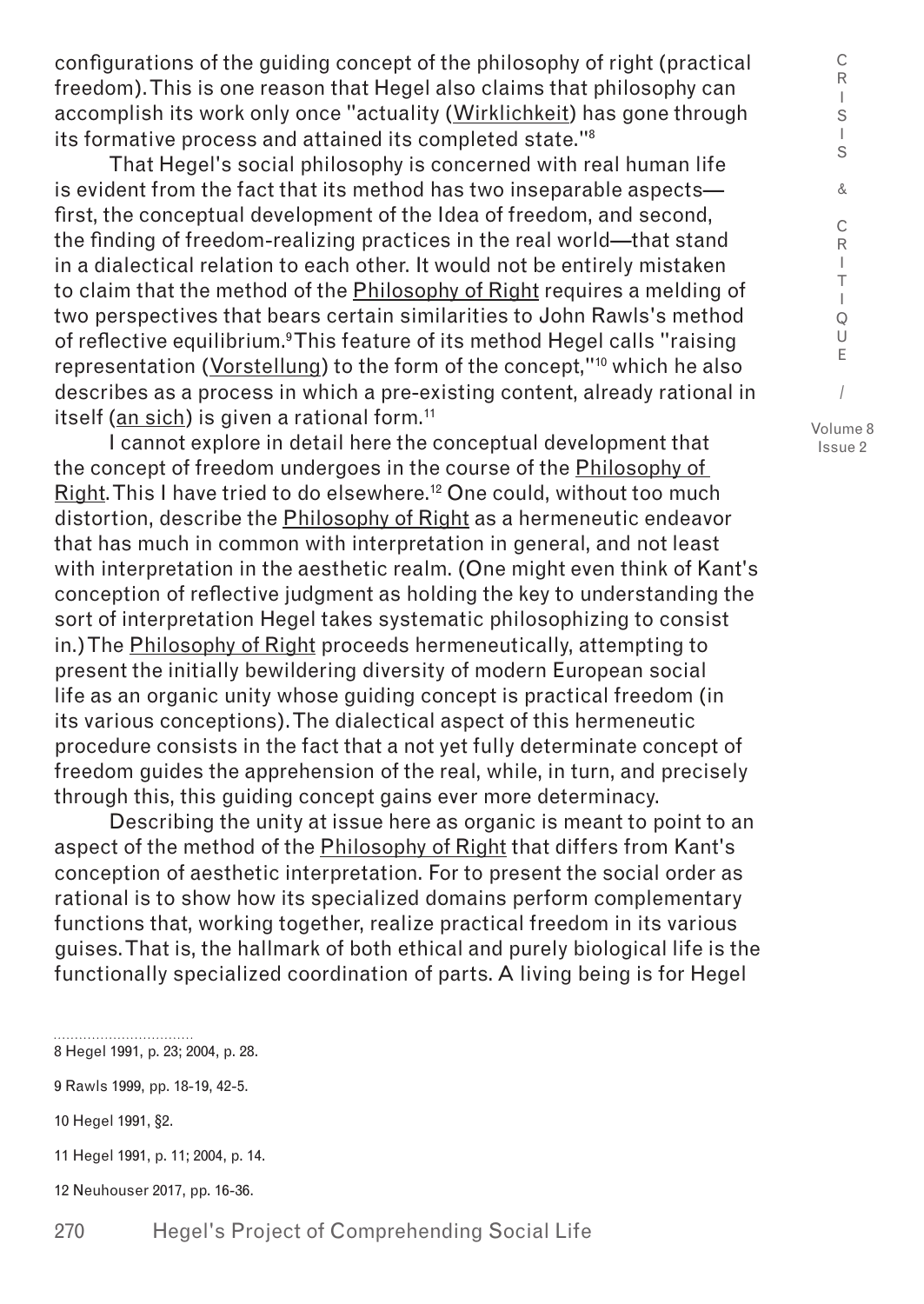(as for Aristotle) a being that "is to be regarded as acting in accordance with ends,<sup>"13</sup> and whose constitution is determined by the requirements of such acting. Since Hegel's conception of practical freedom in its most extended sense coincides with the concept of the good, one could say that rational social life is functionally ordered with respect to the good. That is, functions can be ascribed both to the various domains of the social world and to this world as a whole, which, in line with Kant's idea of purposiveness without a purpose, would be out of place in interpreting works of art. In this respect, the method of the Philosophy of Right is closer to (though not identical with) that of a biologist trying to understand the nature of a living thing than to that of a critic engaged in interpreting a work of art. For this reason it is conceptually, if not strictly linguistically, correct that Hegel's concept of Sittlichkeit is standardly translated into English as "ethical life."

The functionally-organized nature of a living being differs, however, from that of a spiritual being, such as human society, in that in the latter case functions serve not only the ends of biological life, but also the realization of practical freedom—or, what ultimately amounts to the same, the realization of the good, which is defined as uniting human well-being (Wohl), including the biologically necessary, with freedom. This means that the main task of the kind of interpretation undertaken by the Philosophy of Right—conceptually disclosing human life in the social world—is to grasp the various activities of social life as simultaneously serving both the ends of biological life and those of freedom. In the domain of the social, then, philosophical comprehension consists in grasping institutions as systematically ordered—that is, as constituted, both internally and in their relations to one another, according to the requirements of their overriding end. Rational spiritual (or social) life unites the realization of freedom with the achievement of ends that have their basis in human beings' animal nature. The criterion of a rational social life would be, then, that all life activities of social members are expressions of their freedom, and all activities they regard as expressions of their freedom are also ways of participating in life. Only in this way, one could say, is animal life elevated to freedom and the spiritual given a vital content. Expressed in Kantian terms, the goal of a rational social life is to harmonize the realm of freedom with the realm of necessity.

In the realm of the social, then, philosophical comprehension resembles biological knowledge insofar as it includes moments of both evaluation and explanation. Expressed in the language of analytic philosophy, philosophical comprehension is both descriptive (or explanatory) and normative. More precisely, Hegelian social philosophy seeks to show both how a given society functions (with respect to the ends of freedom) and how it ought to be—or, since "is"

13 Hegel [1830] 2004, §360.

I S I S & C R I T  $\mathbf{I}$ Q U E / Volume 8

Issue 2

C R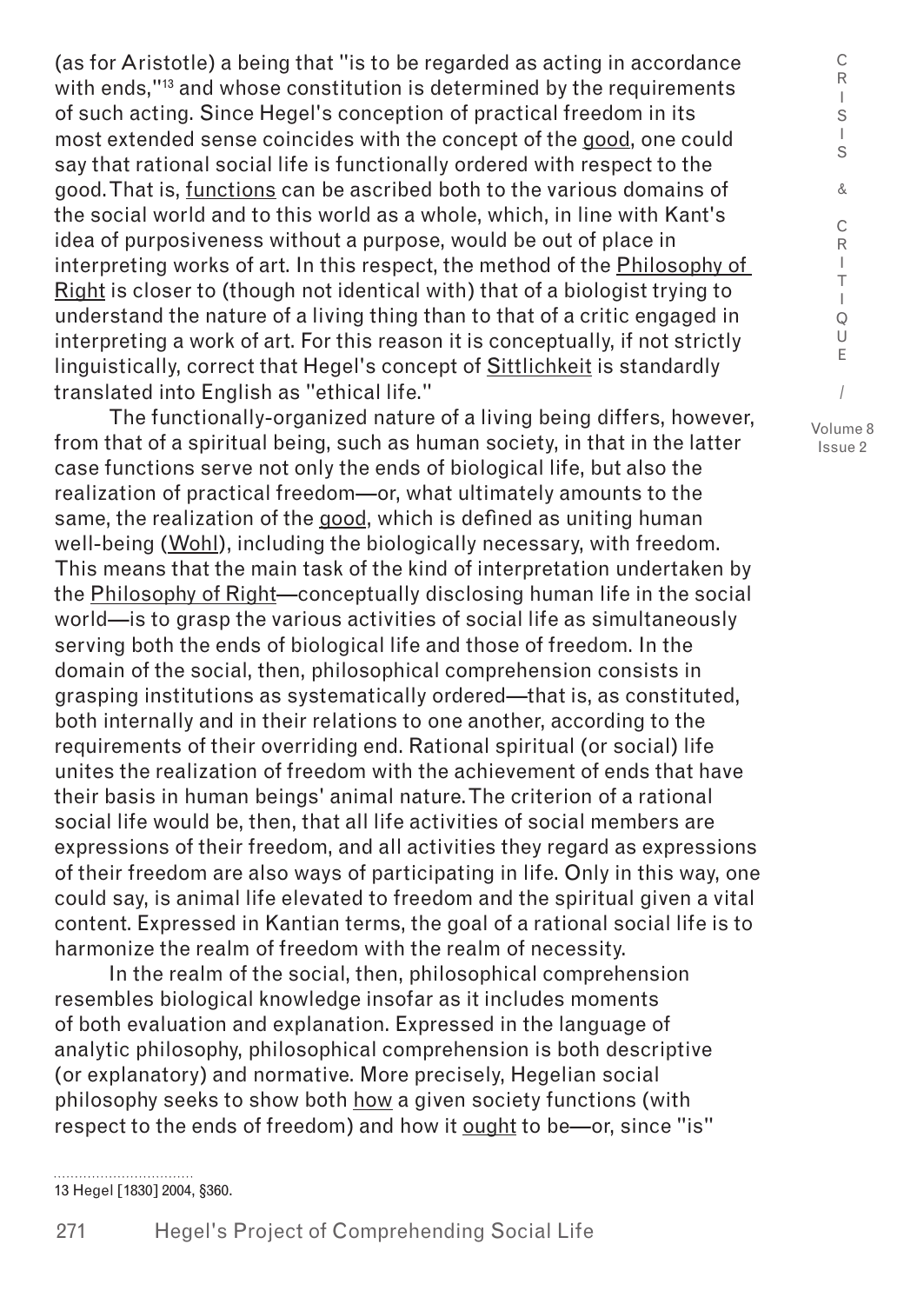and "ought" are inseparable in such comprehension—how its mode of functioning realizes the good. For this reason the tasks of explanation and justification coincide in the Philosophy of Right. That might sound as if there could then be no gap at all between the good and "what is"—between completed actuality and the merely existent. We know, however, that this is not the case for Hegel (at least not in the realm of the spiritual), as is evident from the fact that the social order depicted by the Philosophy of Right was nowhere to be found in the world during Hegel's lifetime—and nowhere thereafter—in precisely the form in which he describes it there. So there is, after all, a small distance between, as it were, ideal and reality (and it is precisely this distance that can orient our efforts to make existing societies better by bringing them more in line with their "concept"). Hegel famously rejects any talk of "ideals" in practical philosophy, but he does so only because he understands "ideal" in the sense of "empty ideal"—as a construction of pure reason that stands over and against the real, similarly to Plato's idea of the true state as it is normally interpreted. If one rejects this construal of "ideal," however, one might say that the Philosophy of Right's goal is to uncover and systematize, rather than prescribe, the ideals of existing societies, by which is meant the immanent ideals of such societies—their understanding of the rational purposes that spiritually animate real social life. Hegel means nothing else when he describes the goal of his project as finding the inner (rational) pulse of "what is." (And this, very generally understood, is akin to the goal John Rawls pursues with his method of "reflective equilibrium," even if it differs from Hegel's method in many important respects).

In the remaining pages I would like to show more concretely how philosophical comprehension proceeds in Hegel, using an example of a real institution of the modern social world—private property—and, by doing so, to shed more light on my hitherto rather abstract remarks on his method. The two interconnected questions to be answered here are: "To what extent is private property to be understood as a realization of practical freedom?" and "How is private property interwoven with other rational institutions which, as a whole, realize the good?"

The first question is relatively easy to answer, especially if one limits oneself to only one of the three forms of practical freedom, the freedom of the person as treated in Abstract Right. The simple answer is that private property (Eigentum) is a necessary part of a rational society because it allows individuals to give expression to—or, to use Hegel's term, to realize—the abstract (but not therefore unimportant) conception of freedom that underlies Abstract Right.

The specific kind of freedom associated with personhood consists in the will's setting of its own ends, based on its ability to choose from

C R I S I S & C R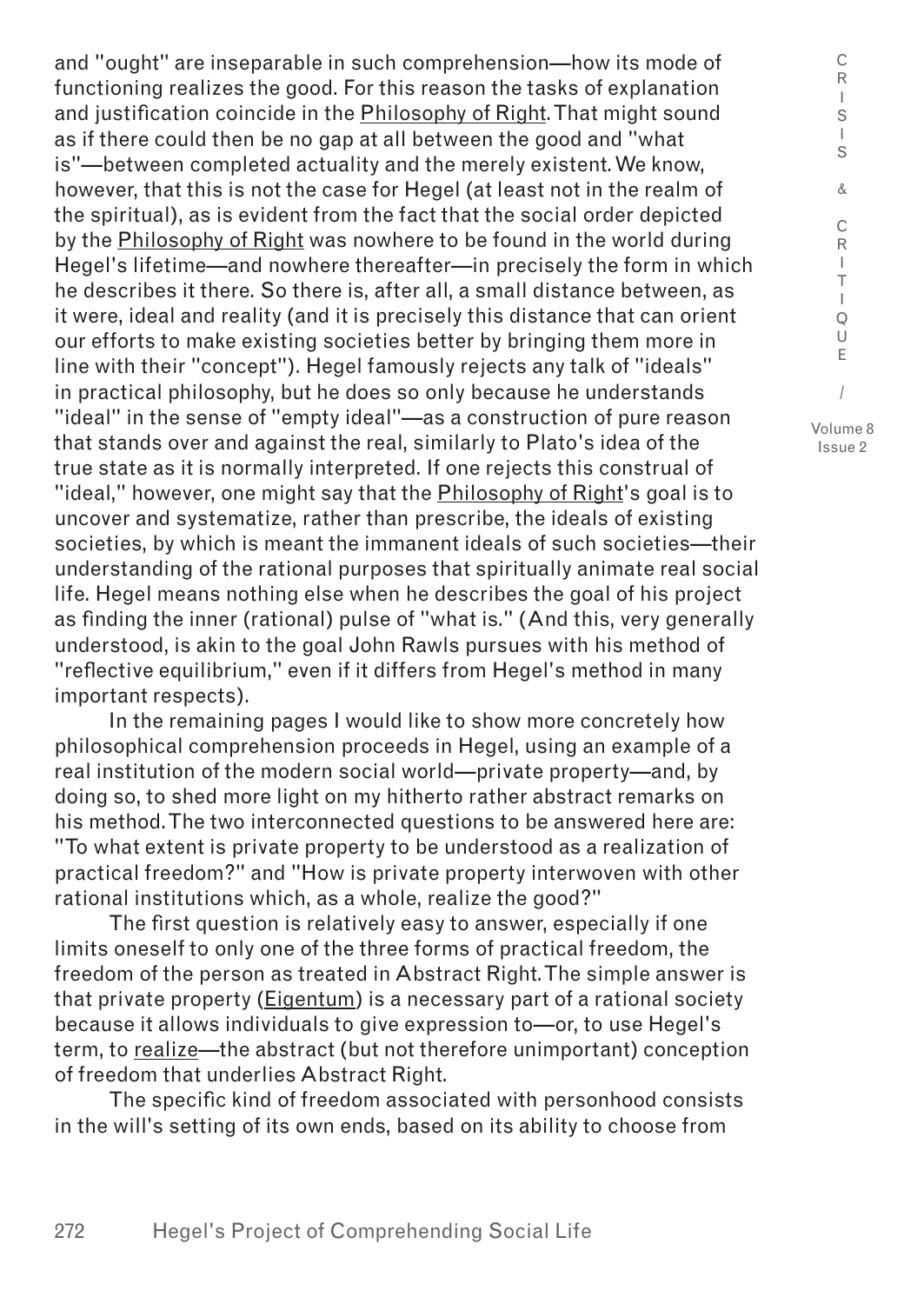among various given drives<sup>14</sup> which of them will determine its actions. (Hegel calls the freedom realized in the institution of property that of free, arbitrary choice (Willkür)<sup>15</sup> or that of theresolving, or "deciding" (beschließende), will.16) Persons are characterized by given drives and desires that can motivate them to act, but what makes them persons is that their wills are not determined by these drives and desires. Rather, persons have the capacity to reject some of their desires and pursue others. Self-determination means in this case deciding which of one's given drives, and in what ways, one wants to satisfy. According to this conception of freedom, a will is self-determined when it decides which ends it wants to pursue, where it is of no consequence what reasons it has for so deciding.

The rationality of private property, then, lies in the fact that it creates a social realm in which persons are granted the possibility of giving objective existence to their "abstract freedom" by acting in the world. This objective existence consists in the person's having at her disposal a part of the social world in which her will enjoys unlimited sovereignty—as long as such actions are compatible with her own personhood and that of all other persons—and from which the actions of other wills are excluded. This exclusionary and (nearly<sup>17</sup>) unrestricted sovereignty, intimately connected with the freedom of choice that characterizes the person, has an important consequence for how such freedom must be realized in the world, namely: in relation to will-less things (Sachen), which themselves do not impose normative limitations on persons' freedom. Abstract Right determines the limits of the respective spheres of abstract freedom by ascribing rights to persons that grant them the freedom to do as they please with those things that constitute their property.18 Thus, personal freedom is realized when persons inhabit a world that guarantees them a private sphere of action within which they can pursue, unhindered by others, the ends they have posited as their own.

In this respect Hegel's justification of private property differs little from Kant's. The great difference between the two is that Hegel goes farther and examines what roles private property also plays in the concrete social life of its owners and how such roles give it a still deeper rational content beyond merely being the external sphere in which the choosing freedom of persons is realized. In other words, the final word

14 Hegel 1991, §34. 15 Hegel 1991, §§ 75,81. 16 Hegel 1991, §39. 17 "Nearly" because actions that violate the personhood of any persons are prohibited. 18 Hegel 1991, §40.

C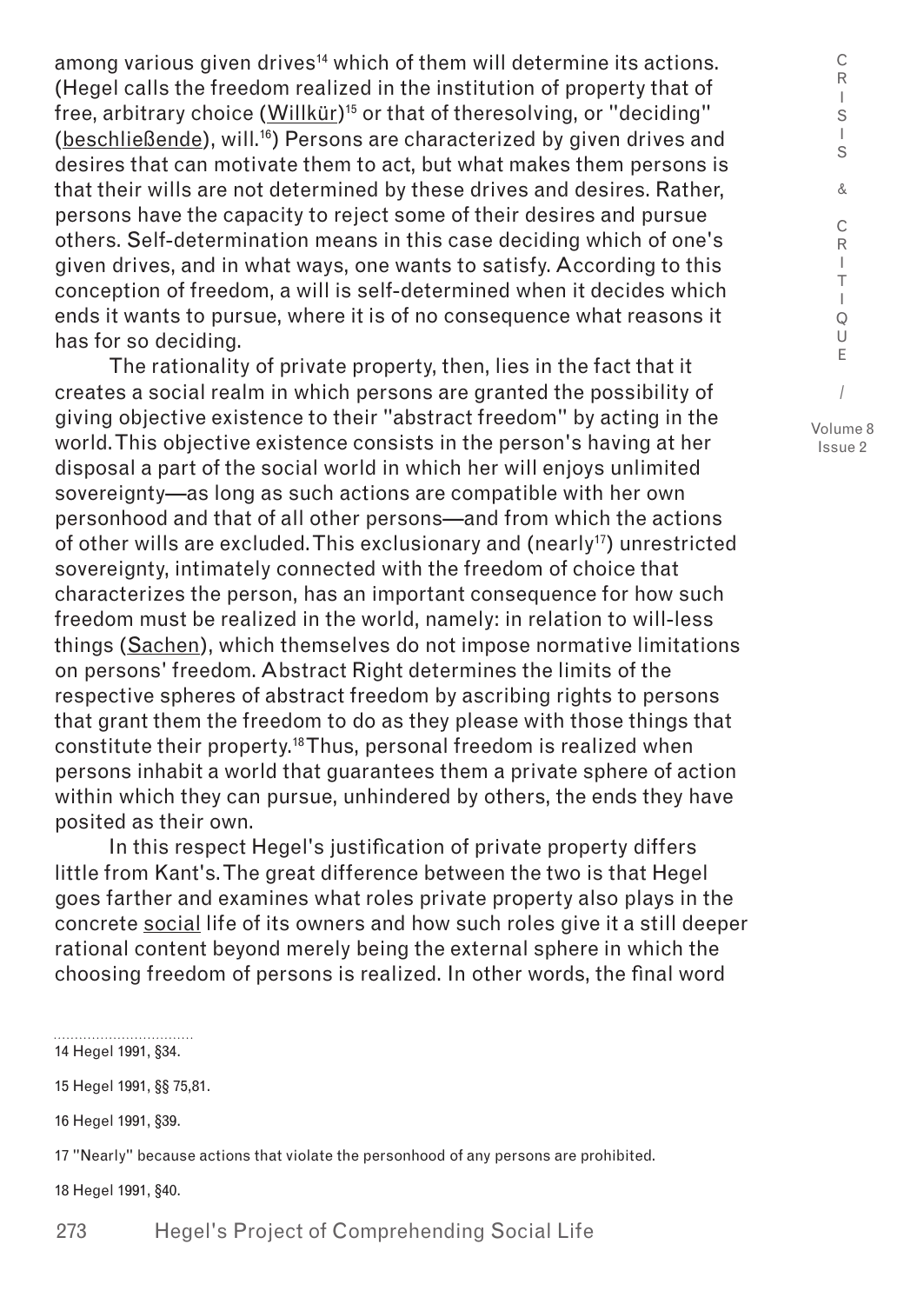on the rationality of private property is not pronounced in Abstract Right. Rather, private property reappears in later parts of the Philosophy of Right, most notably in its treatments of the family and civil society. This means that in a well-organized society, private property is important for not only the realization of personal freedom but also that of "social freedom,"19 the type of freedom appropriate to the domain of ethical life. Showing that in the context of ethical institutions private property plays other freedom-realizing roles than simply that of Abstract Right is an important part of Hegel's project of presenting an already existing society as systematically rational.

The final topic of this paper, then, is expressed by the question: what further aspects of rationality does private property acquire in concrete social (or ethical) life in the modern state, especially in the family and civil society? Let us begin with the family, where the concept of the person (and property) does not disappear, but takes on an expanded significance. From the very beginning of his treatment of the family, Hegel makes it clear that the concept of the person is in deep tension with the kind of intra-family relations that constitute the very rationality of the family: the point of family life is to gain a "selfconsciousness [of one's] individuality" by participating in a "substantial unity" whose essential character is that members do not conceive of themselves as independent individuals: in family life one experiences oneself "not as an independent person, but as a member" of an ethical whole.<sup>20</sup> This point is most clearly expressed in Hegel's assertion that the starting point of marriage is "a free consent of persons [...] to constitute a single person [and] to give up their [...] individual personhood within this unity."21 (In this respect the modern family, based on the free consent of those who marry, ascribes some value to the freedom of personhood, even if such freedom is not the highest end of family life). The family as a whole, then, constitutes a single person whose point is to supersede (aufheben) the independent personhood of its individual members (at least within the framework of the family).<sup>22</sup>

This has the consequence that property within the family is not private property in the strictest sense—the property of an individual but common property, which, recognized as such in the world, testifies to the actuality of the family and to the nature of the relations among its members: "the family, as a person, has its external reality in property," but the only type of property that gives adequate expression to the true, "substantial" nature of the family, is property that takes the form of an

19 Neuhouser 2003, chs. 1, 2, 4, and 5.

20 Hegel 1991, §158.

................................

21 Hegel 1991, §162.

22 Hegel 1991, §163.

C R  $\mathbf{I}$ S I S & C R I T I Q U E / Volume 8 Issue 2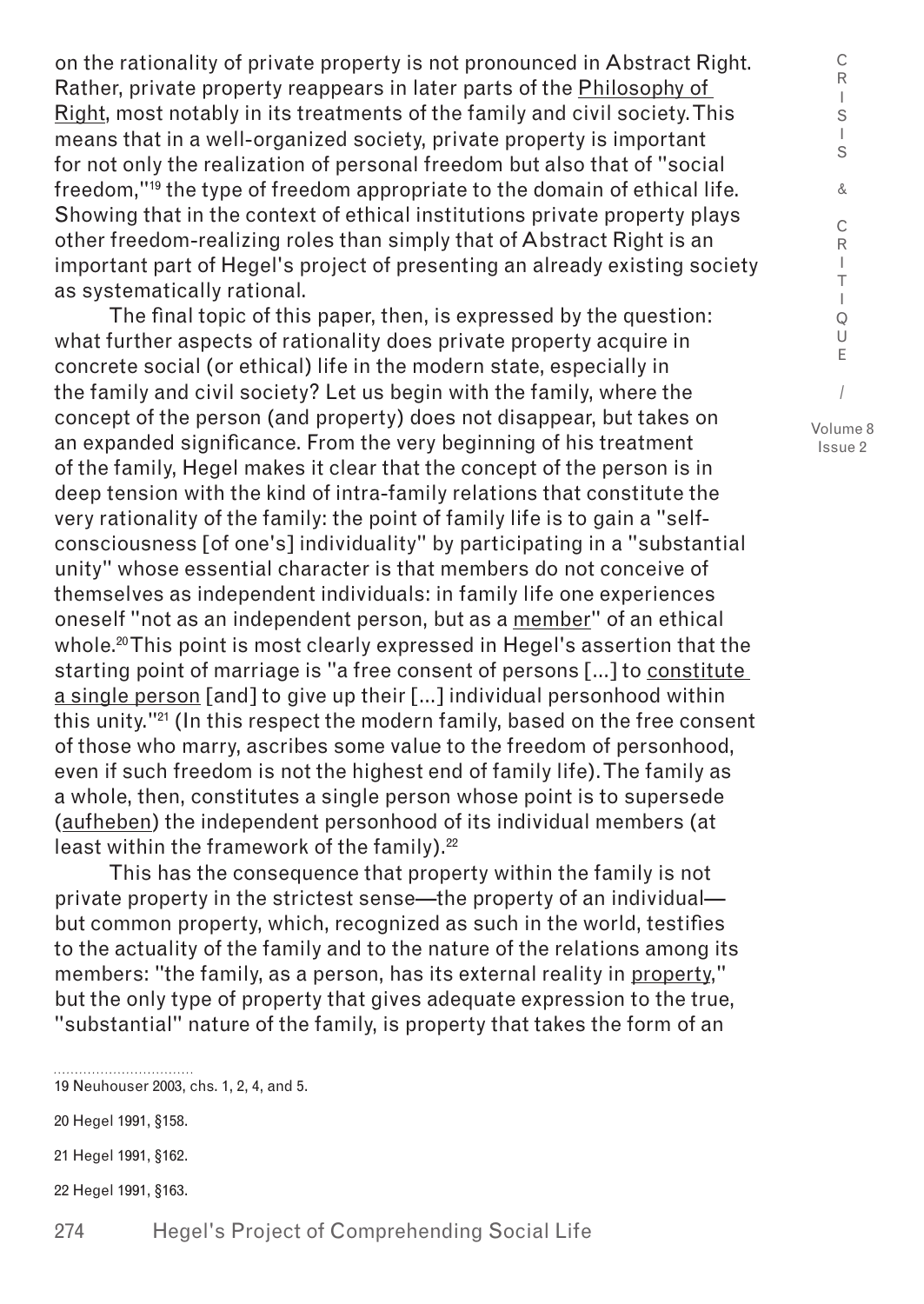enduring fund of family assets or resources (Vermögen).<sup>23</sup> That in the family property becomes a Vermögen—which in German connotes not only wealth but a power or capacity to do something—means that it no longer has merely the significance of being a sphere in which persons have the right to act arbitrarily. Beyond this, property in the family acquires a significance in relation to the life-world of its members; it is woven into their real life in that, as a Vermögen, it exists to serve the ends of a commonly-lived life where (instead of arbitrary ends) the satisfaction of its participants' needs<sup>24</sup> plays a central role. Moreover, a Vermögen, in contrast to the mere property (Eigentum) of Abstract Right, has the significance of being something enduring that exists not only for the purpose of satisfying today's needs or desires but future ones as well. This gives property in the family yet another meaning, that of providing for an indefinite future, which can be seen as another outward confirmation of the family's true (substantial) nature.

In relation to my remarks above concerning the method of the Philosophy of Right, it is important to note that in order to provide the kind of interpretation of social life described above—in this case, an interpretation of the rational mission of the family—Hegel appeals to empirical facts of a certain kind. Just as Durkheim does later with respect to the relationship between criminal law and types of social solidarity, Hegel looks to the positive laws of his time<sup>25</sup> for clues as to what meaning the modern social world itself ascribes to the family. In this case, it is existing inheritance laws that provide support for Hegel's understanding of the rational point of the family: Although civil society regards the husband as the head of the family, the property that he acquires and manages there is, in the event of his death, treated by existing laws not as his personal property but as a common property to which every family member has a right.26 In this respect—in restricting the free choice of the bequeathing husband—modern inheritance law differs from that of the Romans in that it establishes the widow's right to inherit the family's Vermögen.

Let us now turn briefly to the role of property in civil society. My assertion above that the full meaning of property can be revealed only when we examine its roles in the family and in civil society is confirmed by Hegel's remark in connection with family property: "In what that Vermögen consists and what the true manner of securing it is comes to

23 Hegel 1991, §169.

24 Hegel 1991, §171.

25 Hegel 1991, §172; for details on the history of inheritance law, see Beckert 2013, pp. 23-36.

26 Hegel 1991, §§170-1, 178, 180.

I S I S & C R I T  $\mathbf{I}$ Q U E / Volume 8

C R

Issue 2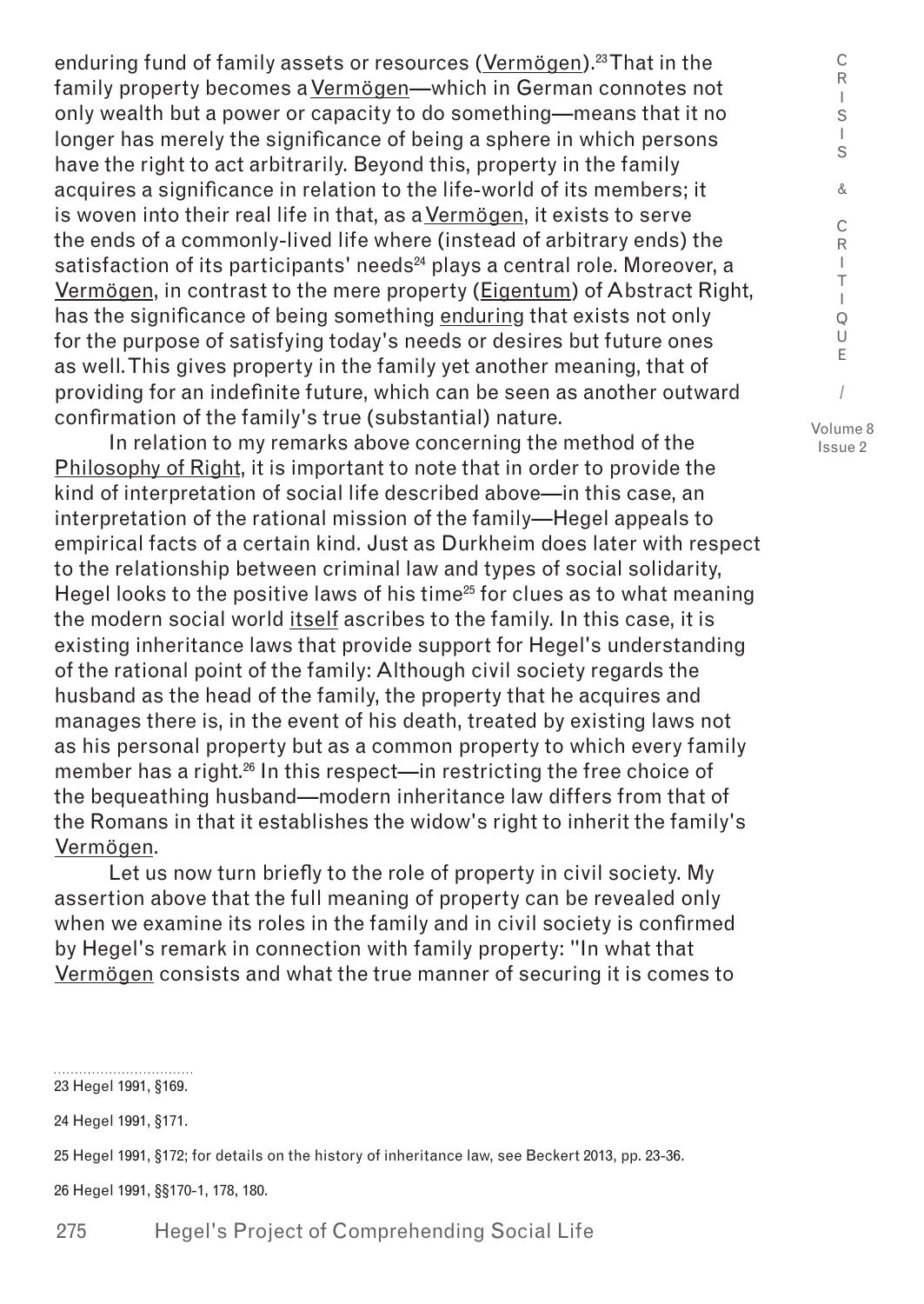light in the sphere of civil society."<sup>27</sup> The most important (but not only<sup>28</sup>) respect in which property acquires a more complex meaning in civil society concerns the labor of the family's father. The need to acquire a Vermögen as a provision for the family implies (typically) that the father must make himself into a productive member of civil society—of the so-called "system of needs"—in a way that corresponds not only to the requirements of civil society but also to the need to acquire a permanent, reliable Vermögen for his family, namely, in the lifelong pursuit of a specific productive activity. Through his labor, the father acquires the Vermögen necessary for the family's ends, and at the same time he gains a socially recognized identity not only as an upright, productive member of civil society in general, but also (in fortunate cases) as a particular individual—as a skilled shoemaker, for example, or an honest, qualityconscious merchant. It is precisely in this property-acquiring activity that the values of free personhood reappear, albeit at a "higher level" than in Abstract Right: both the modern expectation that one choose one's own occupation and the fact that property acquired through work also serves to realize certain particular, arbitrary ends (of the husband or family) confirm in an objective, recognized way the important, though limited, value of personal freedom—which explains why Hegel calls the "concrete person"—"a totality of needs and a mixture of natural necessity and free choice (Willkür)"—"one principle" of civil society.29 The systematic character of a well-organized society shows itself in, among other things, the fact that (for the husband) productive activity in civil society unites free personhood with particular identities—as husband and father and as someone who carries out a specific occupation—which can be won only through participation in social life (in the family and civil society).

With these reflections, I hope to have indicated how Hegel's project of comprehending the existing social world as rational—as a coherent whole that systematically realizes the complex requirements of practical freedom—depends on an engagement with the empirical world, without which a philosophical, fully determined knowledge of the good would be impossible. It is my contention that only a similar engagement of thought with empirical reality can enable contemporary social theory to succeed in the dual task of comprehending what is and discovering how that reality can be brought closer to the ideals that animate it.

27 Hegel 1991, §§170.

29 Hegel 1991, §§182.

C R I S I S & C R I T I Q U E / Volume 8 Issue 2

<sup>28</sup> Corporations, too, play a role in securing the worker's and his family's Vermögen (Hegel 1991, §253).